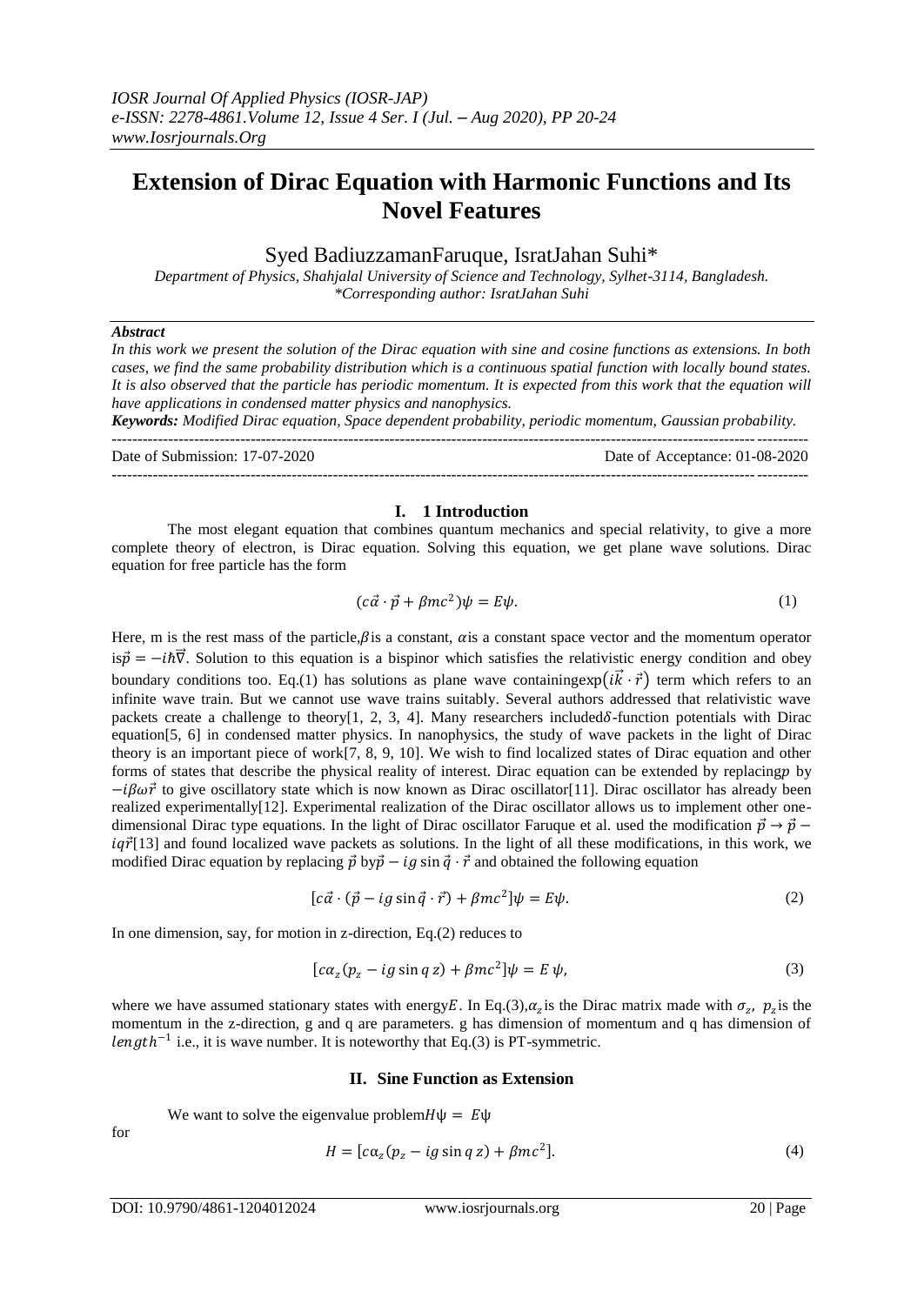Here we are assuming the particle to be in motion along z-direction with momentum p. For this reason we use $\alpha$ <sub>z</sub> instead of  $\alpha$ , and z in the place of  $\vec{r}$ .

Before solving the equation it's noteworthy to mention that the Hamiltonian H commutes with the zcomponent of spin, $\Sigma_z$ , i.e. [ $\Sigma_z$ , H] = 0. And therefore, our solution will be simultaneous eigenstates of energy and spin. So, we write the solution in the following form:

$$
\psi(z) = \begin{pmatrix} u_1 \\ u_2 \\ u_3 \\ u_4 \end{pmatrix} . \tag{5}
$$

Substituting this in Eq.(3) we get the eigenvalue equation as

$$
\begin{pmatrix}\nmc^2 & 0 & cp - icg \sin q z & 0 \\
0 & mc^2 & 0 & -cp + icg \sin q z \\
cp - icg \sin q z & 0 & -mc^2 & 0 \\
0 & -cp + icg \sin q z & 0 & -mc^2\n\end{pmatrix}\n\begin{pmatrix}\nu_1 \\
u_2 \\
u_3 \\
u_4\n\end{pmatrix} = E \begin{pmatrix}\nu_1 \\
u_2 \\
u_3 \\
u_4\n\end{pmatrix}.
$$

Solving this equation yields the following coupled equations:

$$
(cp - icg \sin q z)u_3 = (E - mc^2)u_1,\tag{6}
$$

$$
(cp - icg \sin q z)u_1 = (E + mc^2)u_3,\tag{7}
$$

and

$$
(-cp + igc \sin q z)u_4 = (E - mc^2)u_2, \tag{8}
$$

$$
(-cp + igc \sin q z)u_2 = (E + mc^2)u_4.
$$
\n(9)

Following traditional methods, let us assume  $u_2 = u_4 = 0$  and from Eq.(6) and Eq.(7) we have

$$
(cp - icg \sin q z)(cp - icg \sin q z)u_1 = (E^2 - m^2c^4)u_1
$$
 (10)

$$
(cp - icg \sin q z)(cp - icg \sin q z)u_3 = (E^2 - m^2c^4)u_3.
$$
 (11)

Since,  $u_1$  and  $u_3$  satisfy the same equation, we need to solve only one of them, say, Eq.(10). To solve this equation, we use $p = -i\hbar \frac{\delta}{\delta q}$  $\frac{\partial}{\partial z}$ . Then we obtain an equation of the form:

$$
\frac{d^2}{dz^2}u_1 + \frac{2g}{\hbar}\sin qz\frac{du_1}{dz} + \frac{qg}{\hbar}\cos qz\,u_1 + \frac{g^2}{\hbar^2}\sin^2 qz\,u_1 = ku_1,\tag{12}
$$

where,  $k = \frac{E^2 - m^2 c^4}{\hbar^2 c^2}$  $\frac{-m}{\hbar^2 c^2}$ .

We need to solve this  $2<sup>nd</sup>$  order differential equation and by intelligent guess we suppose

$$
u_1 = \frac{g}{q\hbar} \cos q z,
$$

and solve the above equation by inserting the value of  $u_1$  in Eq.(12). And thus, at last we have

$$
u_1 = \frac{\frac{g^2}{h^2} - 3\frac{g^2}{h^2}\sin^2 qz}{k + q^2 - \frac{g^2}{h^2}\sin^2 qz}.
$$

Similarly, we can have

$$
u_3 = \frac{\frac{g^2}{h^2} - 3\frac{g^2}{h^2}\sin^2 qz}{k + q^2 - \frac{g^2}{h^2}\sin^2 qz}.
$$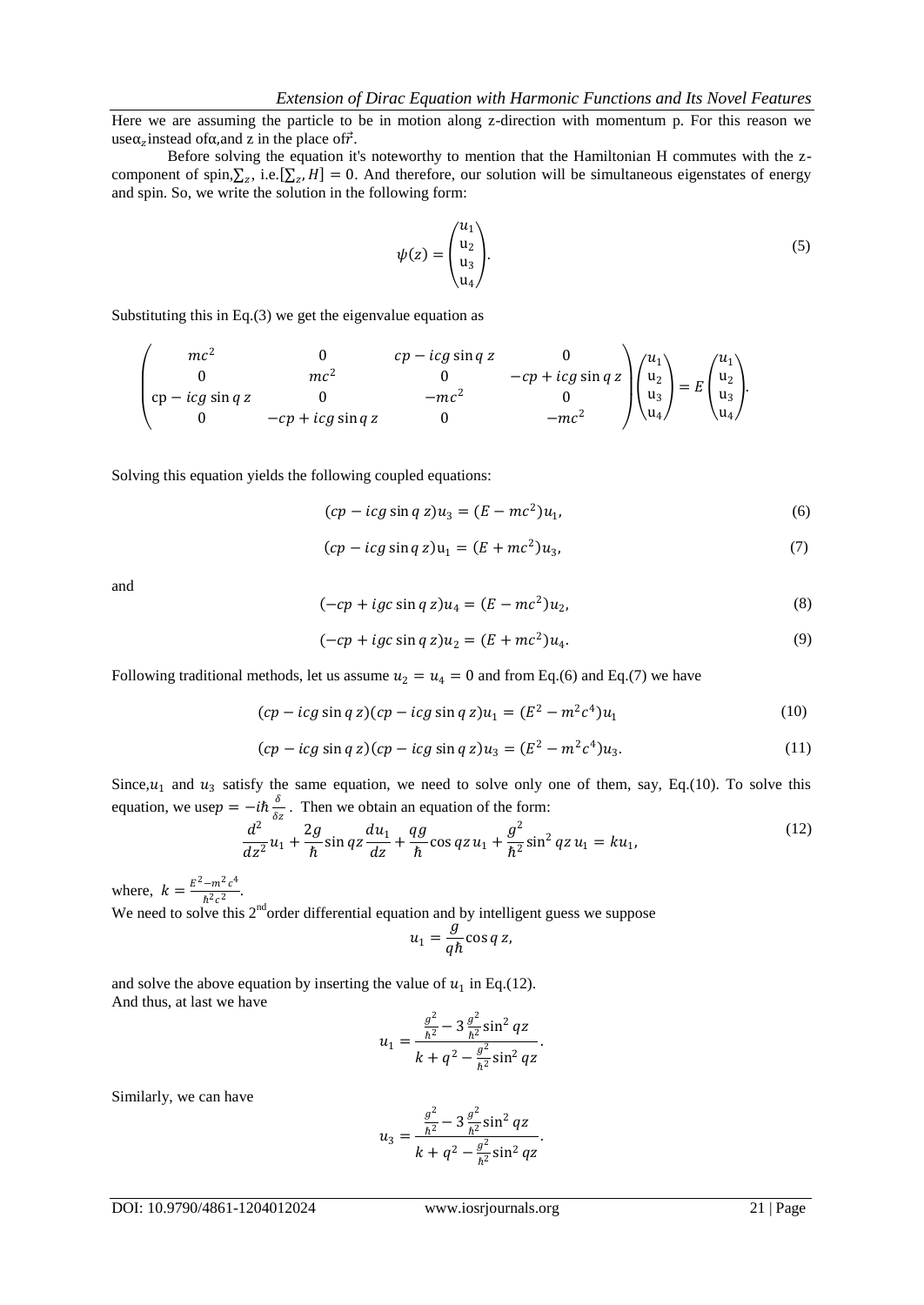If we assume  $u_1 = u_3 = 0$  and then solve for  $u_2$  and  $u_4$  following the similar procedure we get the same solution for  $u_2$  and  $u_4$  as well.

As we know a spinor has two independent forms for spin up and down, we can write our results as follows:

$$
\psi_{up}(z) = \begin{pmatrix} 1 \\ 0 \\ 1 \\ 0 \end{pmatrix} \frac{\frac{g^2}{h^2} - 3\frac{g^2}{h^2}\sin^2 qz}{k + q^2 - \frac{g^2}{h^2}\sin^2 qz},
$$

$$
\psi_{down}(z) = \begin{pmatrix} 0 \\ 1 \\ 0 \\ 1 \end{pmatrix} \frac{\frac{g^2}{h^2} - 3\frac{g^2}{h^2}\sin^2 qz}{k + q^2 - \frac{g^2}{h^2}\sin^2 qz}.
$$

Hence, the probability of the electron to be at the position z is

$$
p = |\psi|^2 = \psi^* \psi = |u_1|^2 + |u_3|^2 = 2|u_1|^2
$$
  

$$
\therefore |\psi|^2 = 2\left(\frac{\frac{g^2}{h^2} - 3\frac{g^2}{h^2}\sin^2 qz}{k + q^2 - \frac{g^2}{h^2}\sin^2 qz}\right)^2.
$$
 (13)

### **III. Cosine Function as Extension**

When we modify the Dirac equation with cosine function as an extension, we have

$$
[c\alpha_z(p_z - ig\cos q\,z)]\psi = E\psi,\tag{14}
$$

for one dimensional motion of the particle. After following the same procedure as section 2 we gain the solutions as

$$
\psi_{up} = \begin{pmatrix} 1 \\ 0 \\ 1 \\ 0 \end{pmatrix} \frac{\frac{g^2}{h^2} - 3\frac{g^2}{h^2}\cos^2{qz}}{-q^2 - k + \frac{g^2}{h^2}\cos^2{qz}},
$$

and

$$
\psi_{down} = \begin{pmatrix} 0 \\ 1 \\ 0 \\ 1 \end{pmatrix} \frac{\frac{g^2}{h^2} - 3\frac{g^2}{h^2}\cos^2{qz}}{-q^2 - k + \frac{g^2}{h^2}\cos^2{qz}}.
$$

Hence, the probability is

$$
|\psi|^2 = 2\left(\frac{\frac{g^2}{\hbar^2} - 3\frac{g^2}{\hbar^2}\cos^2 qz}{-q^2 - k + \frac{g^2}{\hbar^2}\cos^2 qz}\right)^2.
$$
 (15)

# **IV. Results**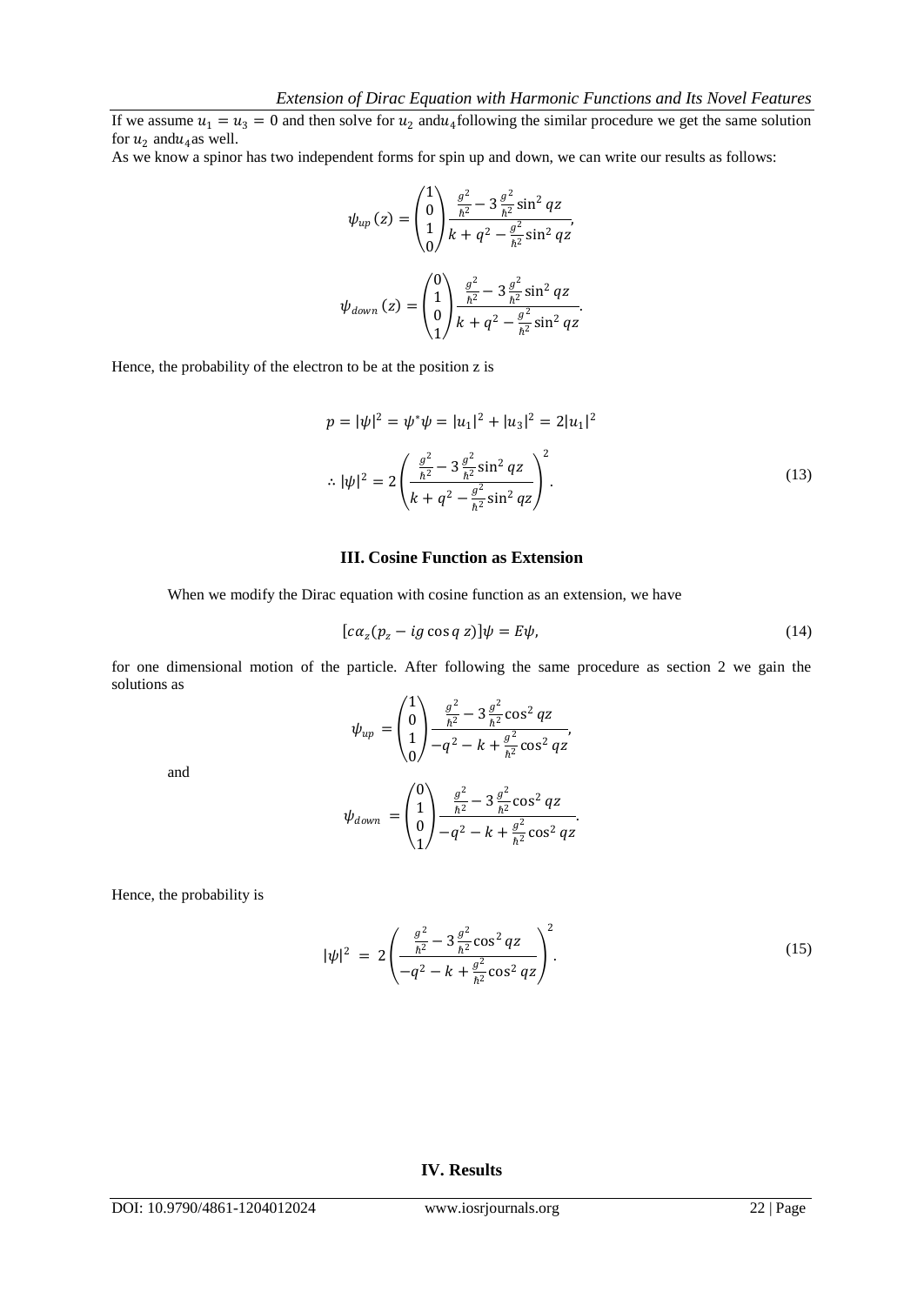

**Figure 1:**Graphical rendering of probability (Eq.13 and Eq.15).

Where, 
$$
\frac{g}{h} = 0.5
$$
,  $q = \sqrt{5}$ ,  $k = -5.5$ 

The graphical representation gives a periodic probability distribution. In the classical approximation,

$$
dp \propto \frac{dx}{v_{cl}}.\tag{16}
$$

Where,  $v_{cl}$  is the classical velocity,  $dp \propto |\psi(r)|^2 d^3 r$  is the probability of the particle to be found at the position r in the range $d^3r$ . In the case of one-dimensional movement of the particle, the probability is

$$
dp \propto |\psi(x)|^2 dx. \tag{17}
$$

So, it is obvious that in the region where  $|\psi|^2$  is less, the particle is moving fast there. In the region where  $|\psi|^2$  is large, the particle is slow. If  $|\psi|^2$  shows a periodic pattern with highs and lows alternatively, we can say that the particle is moving with periodic momentum. Periodic momentum is observed in the case of harmonic oscillators but there the periodicity is time dependent, whereas here we have space dependent periodic momentum. Periodicity in space is observed in the case of lattice structure. Figure-1 also shows that the wave function is not bounded in a region so the outcome can be realized only in a one-dimensional lattice which is virtually infinite. There are forbidden regions where the particle cannot be found hence the particles are bounded between two forbidden regions. And hence the probability is Gaussian.

#### **V. Summary and Conclusion**

We have introduced two extensions of Dirac equation in this paper, given by Eq.1 and another by Eq.14 and in both cases, we have found the same probability distribution. Our results give periodic momentum in one dimensional lattice. Since the study of particles in periodic potentials is in the heart of condensed matter physics, this work can play a very important role in this arena. The widely used Kronig-Penny model describes an electron in one dimensional potential but it hardly describes relativistic effects of the electron. Our work is conducted from a relativistic point of view and it is expected to be useful to explain various relativistic effects of electrons in one dimensional potential. It can be useful to study relativistic effects in the band structure too.

#### **Acknowledgement**

This work is supported by the Ministry of Science and Technology, Bangladesh.

## **References**

- [1] S. T. Park, "Propagation of a relativistic electron wave packet in the dirac equation," Physical Review A, , p. 062105, 2012.
- [2] P. Strange, "Angular momentum of a relativistic wave packet," Physical Review A, vol. 96, no. 5, p. 052103, 2017.
- [3] Q. Zhang and J. Gong, "Perfect zitterbewegung oscillations in the," Physical Review A, vol. 93, no. 3, p. 032 117, 2016.
- [4] I. Bialynicki-Birula and Z. Bialynicka-Birula, "Relativistic electron wave packets carrying angular momentum," Physical review letters, vol. 118, no. 11, p. 114801, 2017.
- [5] B. Sutherland and D. C. Mattis, "Ambiguities with the relativistic d-function potential," Physical Review A, vol. 24, no. 3, p. 1194, 1981.
- [6] B. H. McKellar and G. Stephenson Jr, "Klein paradox and the dirackronig-penney model," Physical Review A, vol. 36, no. 6, p. 2566, 1987.
- [7] L. Z. Szab´ o, M. G. Benedict, A. Czirj´ak and P. F¨ oldi, "Relativistic electron transport through an oscillating barrier: Wave-packet generation and fano-type resonances," Physical Review B, vol. 88, no. 7, p. 075 438, 2013.
- [8] V. Y. Demikhovskii, G. Maksimova, A. Perov and E. Frolova, "Spacetime evolution of dirac wave packets," Physical Review A, vol. 82, no. 5, p. 052 115, 2010.